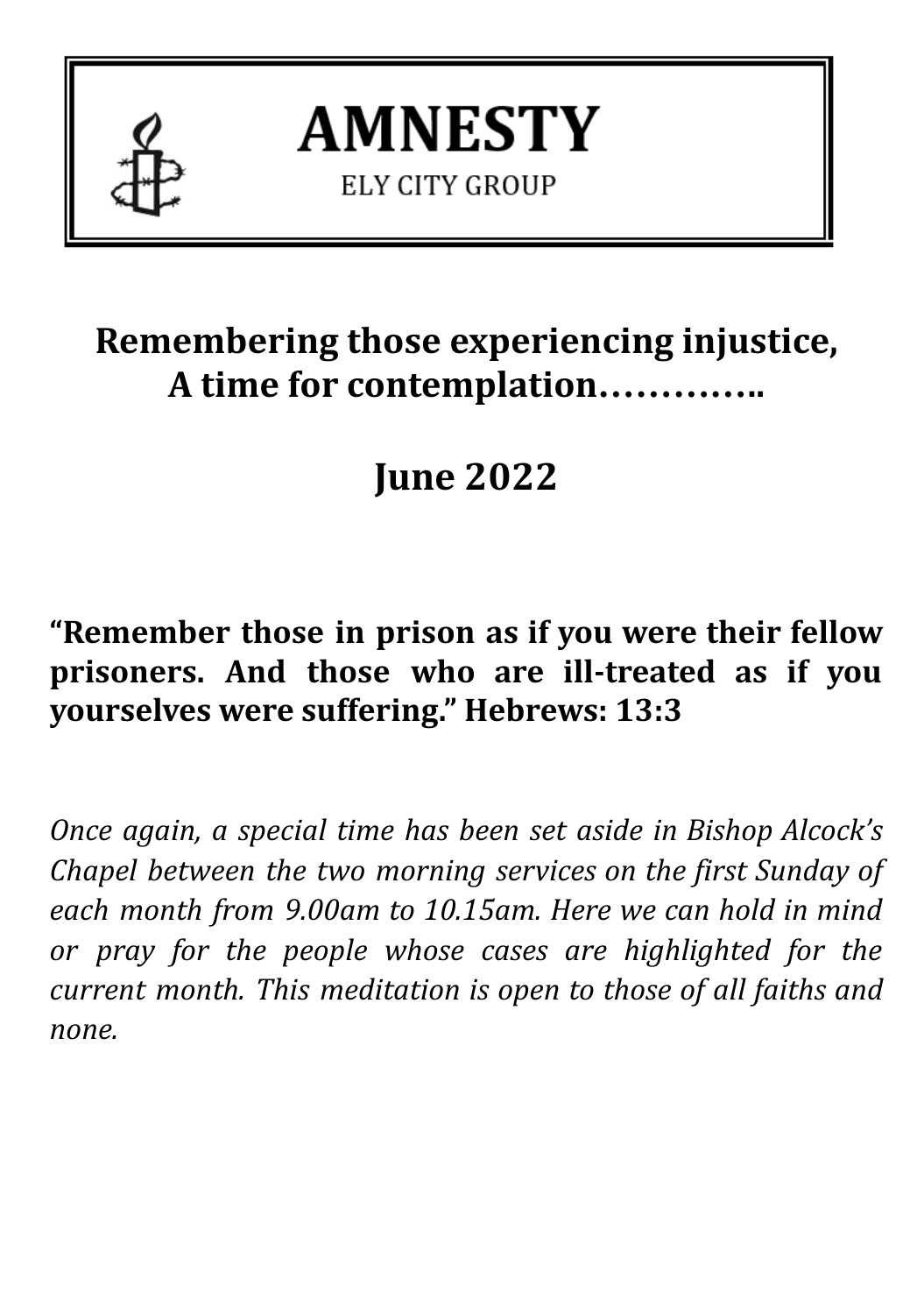### **Worldwide: Displaced people**

According to the United Nations, the number of people forced to flee their own homes has gone above 100 million for the first time ever, fuelled by violence in Ukraine, Ethiopia, Burkino Faso, Myanmar, Nigeria, Afghanistan and the Democratic Republic of the Congo. This figure amounts to more than one percent of the global population, and covers asylum-seekers, as well as more than 50 million people displaced inside their own countries. The two countries featured here provide a snapshot of two regions.

Founded in 1998, Refugee Week is a UK-wide festival held around World Refugee Day on 20 June to encourage understanding of why people are displaced and the challenges they face when seeking safety. Refugee Week's vision is for refugees and asylum seekers to be able to live safely within the community and make valuable contributions to their new country. <https://refugeeweek.org.uk>

Please hold in mind or pray:

- For all those forced to leave their homes to seek safety for themselves and their families
- For all those who have to build new lives, often facing a hostile asylum system that is made harder by poverty, housing difficulties and the threat of being detained or deported.
- For governments to recognise the contributions made by refugees and asylum-seekers to society instead of focusing on negative stereotypes.

#### **Bangladesh: Rohingya refugees**

Nearly one million Rohingya refugees are living in threadbare camps in Cox's Bazar, Bangladesh, after they fled their homes in Myanmar due to the military's crimes against humanity – which are currently the subject of a case under the Convention on the Prevention and Punishment of the Crime of Genocide at the International Court of Justice. Thousands have recently been forcibly relocated to Bhashan Char, a remote silt island in the Bay of Bengal. With no place to call their home and no livelihood opportunities, hundreds of Rohingya men, women and children take dangerous boat journeys to neighbouring countries every year between October and June during a break in the monsoon season.

Please hold in mind or pray:

- For the Bangladeshi government and the international community to allow Rohingya refugees a voice in the decisions that affect them
- For the international community to protect the human rights and dignity of the Rohingyas in Myanmar and Bangladesh, who have been denied their rights to freedom of movement and access to education, employment and health care.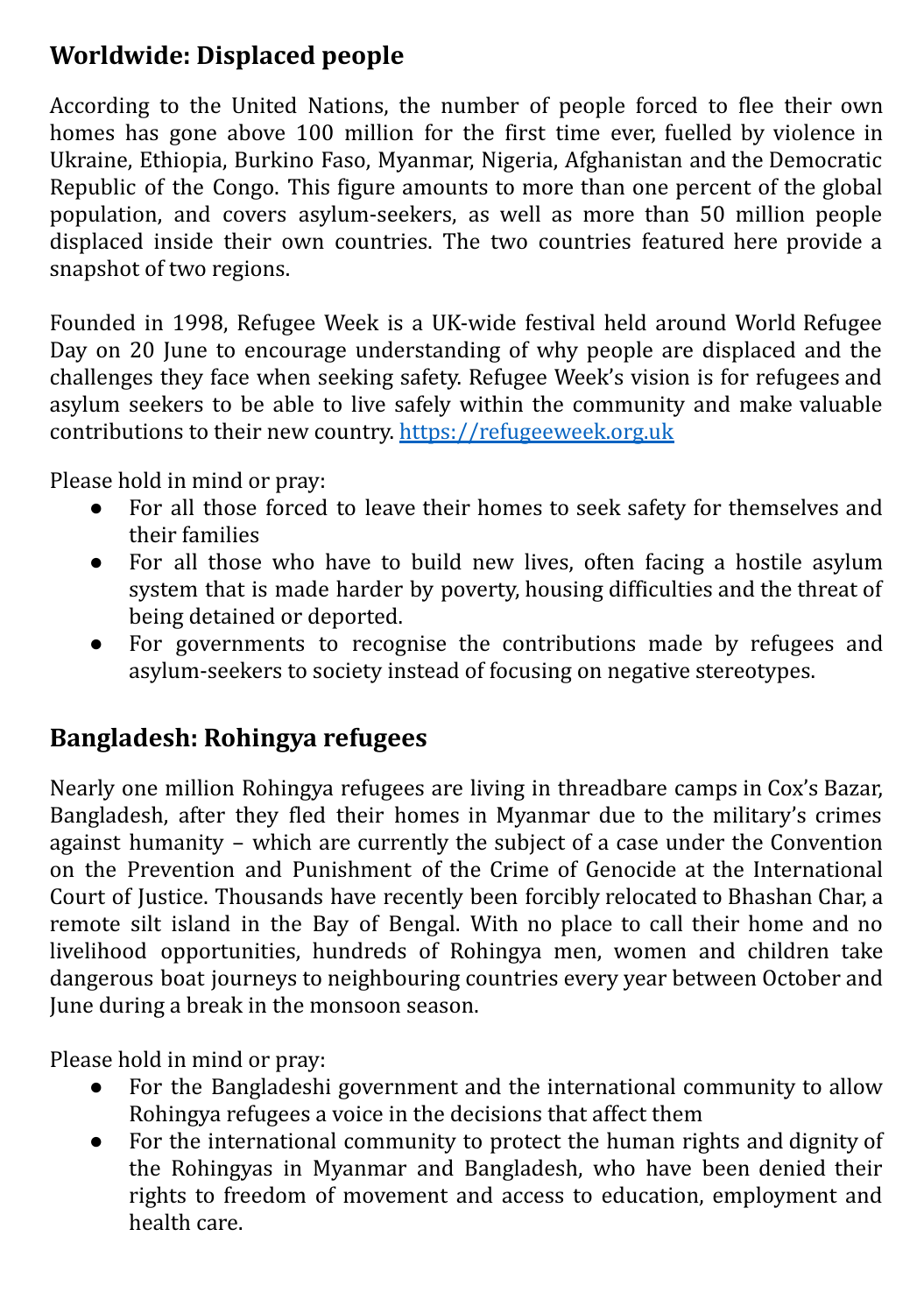### **The Americas: Haitian refugees**

As the political and economic situation in Haiti continues to deteriorate, thousands of Haitians are moving across the Americas to escape kidnappings, gross human rights violations and widespread gang violence. Between 19 September and 19 October countries across the region illegally returned some 10,800 Haitians back to Haiti. The majority were returned by the US, sometimes using excessive force. Mexico has continued deportation flights to Haiti and pushbacks to Guatemala. By November, Mexico had detained 252,526 people, including children, in overcrowded immigration detention centres that did not comply with basic sanitary measures.

Please hold in mind or pray:

- For countries in the Americas to provide Haitians with asylum and offer other routes to legal residency so they can rebuild their lives in safety.
- For neighbouring countries to provide a 'comprehensive regional approach' for Haitian migrants.

#### **The story of one family**

When Syria's civil war broke out Muhammad had recently opened a carpentry shop and become engaged to Maha. The violence spread to Muhammad's town, and they fled to southwestern Syria, where he and several other male family members were arrested by the secret service. He spent nearly nine months in prison. When he was released, he fled across the border to Lebanon and Maha joined him in Tripoli, Libya, where they met daily abuse – verbal and physical. A week after the birth of their daughter their landlord threw them onto the street in the middle of winter. After more than three years they managed to claim asylum in the UK and now live in a small flat in London. 'We feel safe here and feel there is a good future for us as a family'.

[https://www.amnesty.org.uk/family-search-better-life.](https://www.amnesty.org.uk/family-search-better-life)